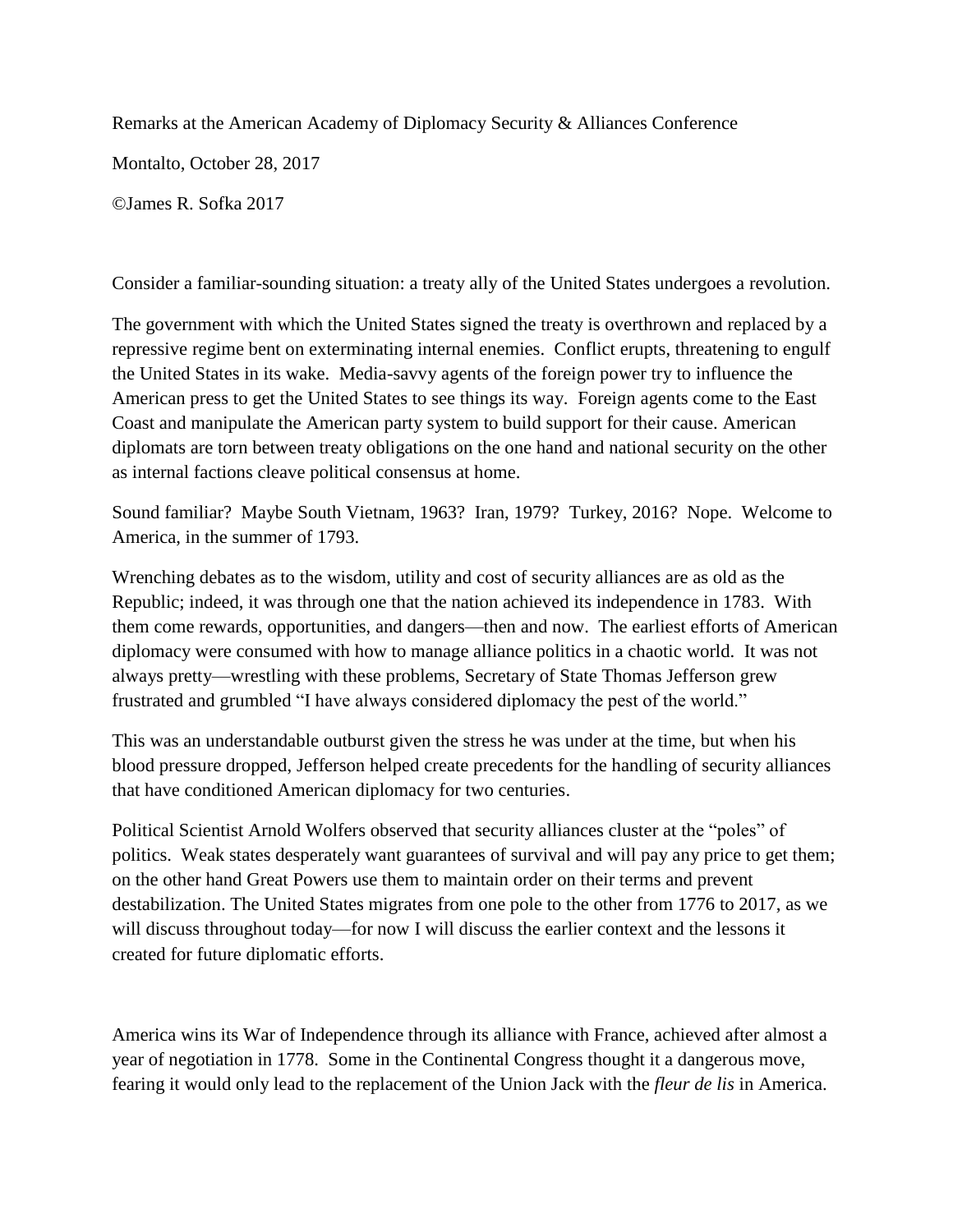They were outvoted, and the Treaty of Amity and Commerce becomes America's oldest alliance, and soon to be one of its most problematic.

At first it was a great deal for the United States—it widened the war, overwhelmed Britain, and allowed France to legally back American forces—just what Congress wanted. France made no demands for American territory at the peace table and got little from the deal beyond humiliating Britain, always an incidental pleasure in Paris. Scholars of the treaty have argued that the United States enjoyed an unprecedented lucky break from what they see as French miscalculation to enter the war.

Regardless, the deal is reciprocal and perpetual, calling on the United States to give France the equivalent of what today is called Most Favored Nation trade status as well as to offer "true and sincere friendship" to Paris—a vague political commitment and soon to be the subject of acrimonious debate. A crisis erupts in 1793, after the Revolutionary Government that took power the year before executes the king in January and Britain and Spain add in to the coalition against France—already at war with Prussia and Austria-- in February. Now the French gov't wants reciprocity from America—to ban British ships from American ports and the use of American economic power against London to fulfill the 1778 pact. France demands President Washington's assistance on the grounds that the alliance created an existential American commitment to France.

Washington, deeply alarmed, solicited strategic advice from Jefferson and Treasury Secretary Alexander Hamilton as to American options under the terms of the alliance. Their white papers become two of the most important documents on how to manage a security dilemma in the American diplomatic archives. All agree that entering the war would be disastrous but disagree as to the implications of America's commitment to France under the treaty.

Hamilton argued the deal was null as the king was dead and his regime overthrown—America signed the pact under his rule and it died with him. Hamilton advocated that the treaty be immediately voided and argued it would be sensible to work more closely with London, which he saw as the better long term bet for American security.

Jefferson maintained that the treaty was still in force as it was signed with the French state, and not the king's regime. Citing Pufendorf and Grotius, he argued that treaties exist beyond the span of a single government, much as land deeds passed on through generations. He does not want to abandon the treaty as it could be useful down the road as the political situation changes or as a lever against London. That said, Jefferson's reading is that America does not have to enter the war—it would be enough to be neutral and not harm French interests to fulfill its treaty obligations.

Washington embraces Jefferson's advice to "split the baby" but this proves harder to do in diplomatic practice than in position papers. French ambassador Edmond Genet was soliciting op-eds in American papers demanding payback for France's role in American independence and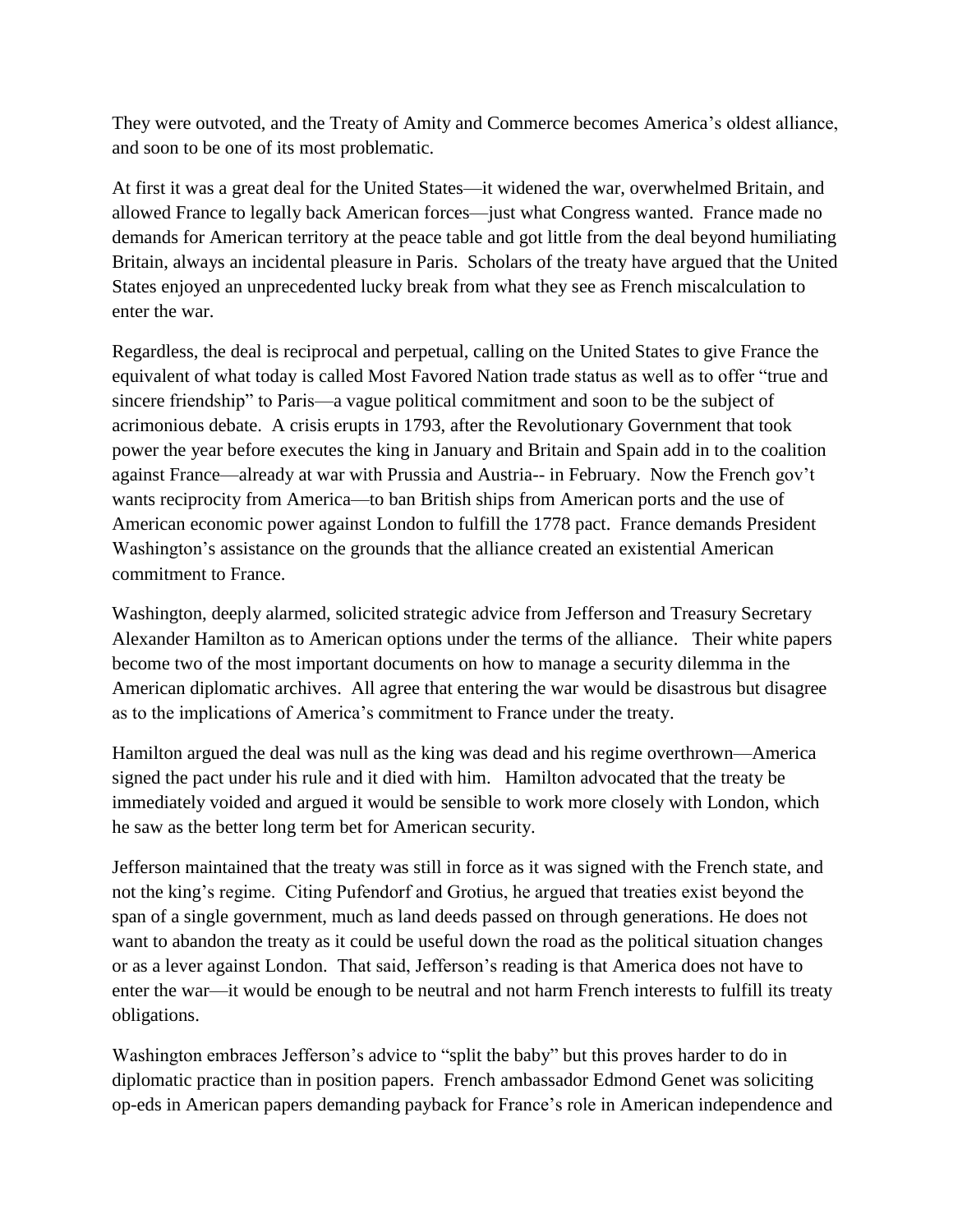was paying American privateers to haul captured British ships into American ports over the President's objection. London was furious and demanded the United States put an end to it and alluded to war as a consequence if it did not.

Jefferson's diplomatic minuet with Genet was a masterpiece. He used a counter-media strategy and 'public diplomacy' to outflank Genet's rabid appeals. Most critically, he weaponized Hamilton's threat of a British alliance against Paris—saying in effect that pressing too hard would lead Hamilton to prevail and this would be a worse outcome for Paris.

This diplomatic tactic may be familiar to many of you: Jefferson's play was to pitch Genet with "I'm your only friend here, the only guy between you and Hamilton." In sum--take half a loaf (American neutrality) rather than lose the entire pact if Hamilton won the debate.

Amazingly, it worked. Faced with this challenge, Paris backed down and accepted American neutrality rather than belligerency or "tilt" to London. Jefferson writes a scathing critique of Genet's unprofessionalism to Paris, and declares him persona non grata and the ambassador is recalled to France, where his execution is certain. But, in a final exercise of tact, Jefferson agrees to give Genet political asylum and he lived the rest of his life in upstate New York, married to the daughter of NY governor and Jefferson political crony George Clinton. Jefferson's diplomacy was so deft it impressed arch-cynic Prime Minister George Canning in Britain, who 30 years later said that it was the best model he could find of a state extricating itself from a treaty commitment without sparking a war, while leaving the treaty itself intact. Coming from Canning, this was no small praise.

Jefferson wins the day in 1793 both strategically and tactically. The immediate crisis is resolved, though threats to American neutrality flare up to the war of 1812 and Jefferson later deals with some of them as President. What take-aways emerge from this crisis?

- 1. It creates a popular mythology that the "Founders were isolationists." This is sheer fantasy. Washington and Jefferson did stress the dangers of "ENTANGLING alliances" in their Farewell and  $1<sup>st</sup>$  inaugural. The modifier "Entangling" is critical. Both knew the United States wouldn't exist without an alliance. What they were worried about—and took away from 1793—was that alliances should be tools rather than drivers of American foreign policy. Both were masters of keeping options open and saw true isolationism impractical and likely suicidal for the United States.
- 2. The 1793 crisis helped create our modern two-party system. While divisions existed much earlier, the debate on the French alliance divides American politics into pro-French & pro-British camps and the media blitz orchestrated by Hamilton, Jefferson, Madison and others accentuated these divisions. The tone and operations of American politics was completely different after 1793 than before, especially regarding international issues.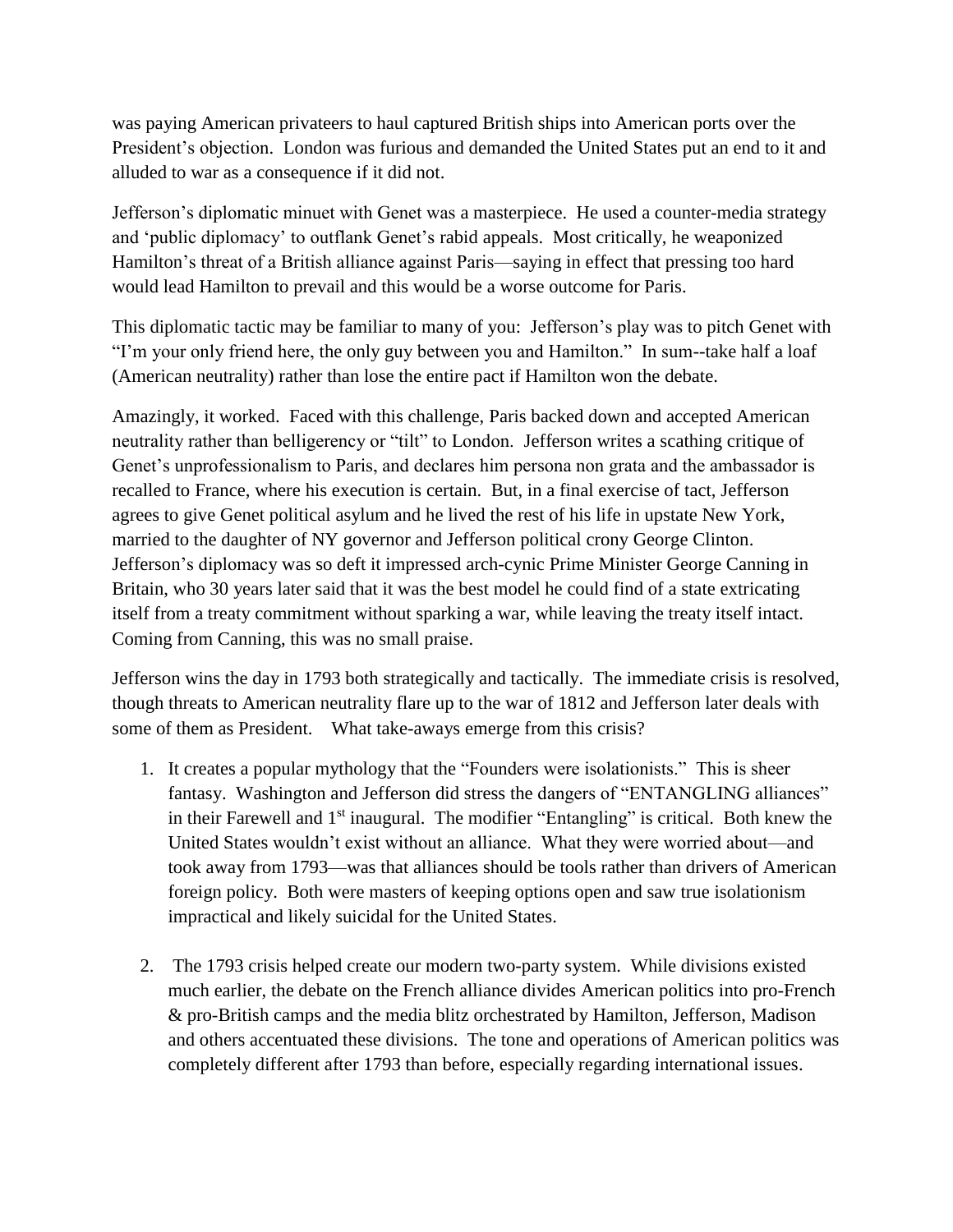Students of American partisan politics should raise a glass to Genet and a foreign alliance for giving birth to the field.

3. Hamilton and Jefferson's approaches to handling security alliances endured long after they were gone; indeed, elements exist to this day. Both were Realists and they agreed on a number of key points—that the United States was weak, that it should avoid getting into the European war, and that it needed time to grow its commerce and military and diplomatic establishment to better compete with the European powers.

But they had significant strategic differences. Hamilton believed that the United States needed a strong external ally to provide security. He presaged the "special relationship" that would later characterize Anglo-American relations. Language, commerce, and history connected these countries, he reasoned, and the British political system was stable, especially compared to France. The cost was that America would have to follow London's lead on trade and it would limit American options, but to him the security it offered made it a price worth paying. The Jay Treaty of 1795, largely negotiated personally by Hamilton after Jefferson left the Cabinet, was intended as the foundation for this vision of an American alliance strategy—a static model, built on an enduring and visible union between London and its former colonies.

In contrast, Jefferson preferred a dynamic model of security—adaptive to change and taking advantage of ambiguity in defending American security interests. In his mind, Hamilton's pledge of an entente with Britain gave away what America should rather sell at a high price and it would make the United States a "second Portugal"—Britain would never allow it to achieve rival status.

Jefferson articulated a balance of power approach—to keep the French alliance on the books as a veiled threat against London, but to neuter it of any direct American commitment to France. Later he threatened Napoleon with an Anglo-American alliance in negotiations over Louisiana. Fearing a French takeover of New Orleans in 1802, Jefferson threatened to "marry ourselves to the British fleet and nation." In 1807 he reversed again, hinting to London that American neutrality was negotiable. In 1804, he rejected Tsar Alexander's offer of an alliance under which Russia would help the United States in its war in North Africa in exchange for American support to Russia in the European war. Jefferson saw this as too constricting for American policy towards France and Britain given shifting European alliances.

At a conceptual level, Jefferson's triangular security diplomacy anticipated Bismarck's later efforts versus Austria and Russia or Richard Nixon's—who assiduously studied Bismarck's model-- with the Soviet Union and China. Bismarck famously said of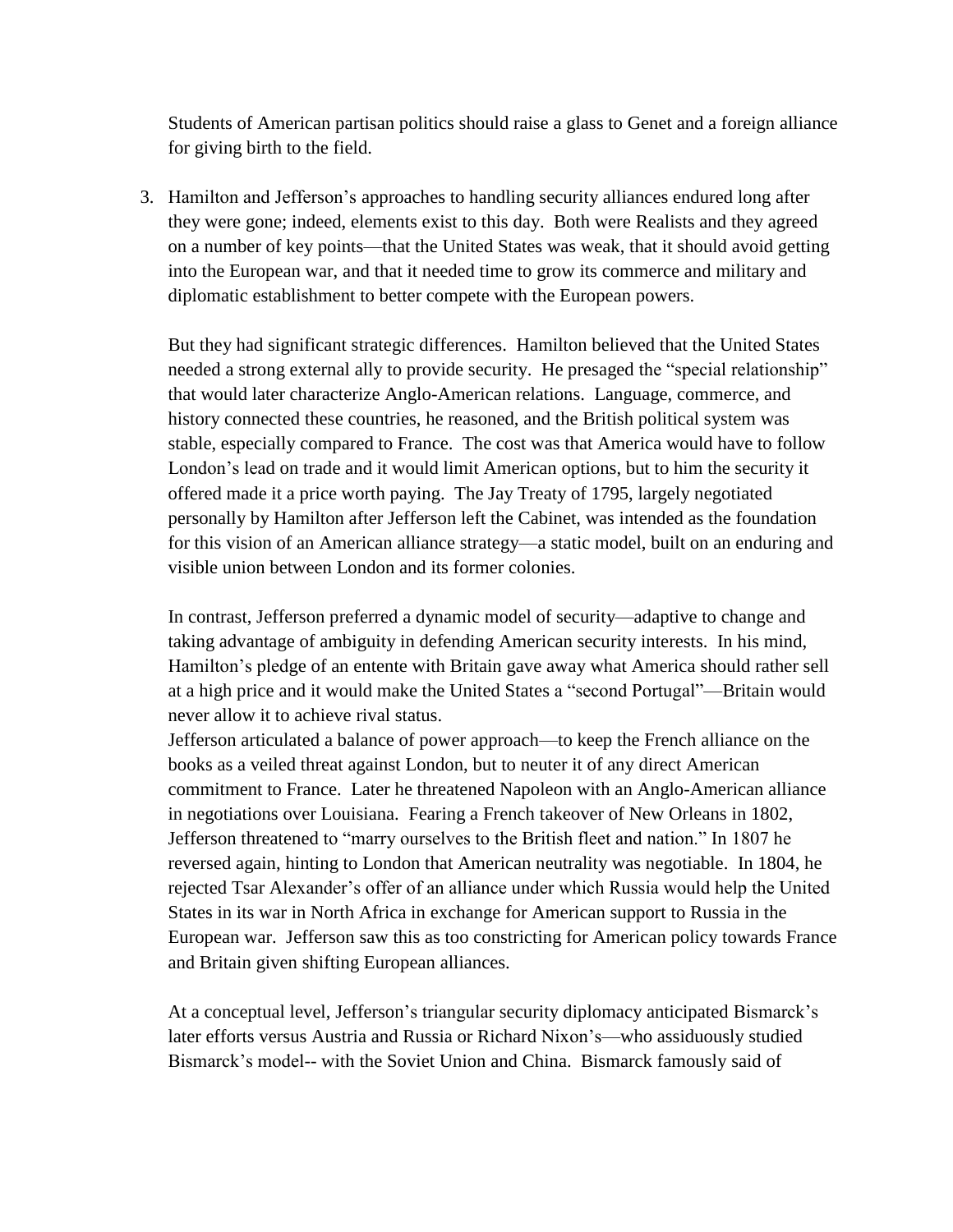alliances "I scatter my promises like rose petals so that I don't have to actually carry any of them out." Jefferson would have warmly approved of the Iron Chancellor's sentiment.

The difference of course—to return to Wolfers—is that Bismarck and Nixon led Great Powers which did not have territorial ambitions and which were largely concerned with maintaining status quos and preventing bad things from happening on their peripheries. The stakes for America in the Founding period—where survival was contingent on endless overseas variables-- were vastly higher.

To use a different metaphor, Hamilton's model of security alliances was based on chess—a clear, overt display of pieces on the board with the Stars and Stripes and Union Jack together on one side of the table. Jefferson's was essentially poker—using ambiguity and occasional bluff to offset a weak hand and to play for time and better cards. It worked, until it didn't when Madison tried it in 1812.

4. Another key takeaway of the 1793 crisis is that until World War I the United States avoids direct, enduring security alliances as a matter of policy. While America engages in commercial treaties, land purchases, and informal alignments with nations over the world—Mexico, Venezuela, China, Japan, and Russia, to name a few—there was no analog to the 1778 French Treaty. The conscious goal was to avoid what Glenn Snyder has called "Alliance Capture": the process by which a security guarantee becomes a millstone. Also, following Wolfers' model, as a "middle power" at that point American neither needed nor could effectively dominate an external guarantee of security.

The Monroe Doctrine is often interpreted in such terms, but in reality it was a unilateral, independent British decision by Canning to prevent further French and Spanish colonization in the New World. President Monroe & Sec. of State JQ Adams piggybacked on it and harnessed it to American advantage but it was not a formal alliance. Rather it was an informal convergence of interests serving separate needs. America became a "free rider" to a British policy supported by the power of the Royal Navy—ironic, given current American obsession with alliance cost-sharing.

Part of the reason for this avoidance of direct guarantees was also due to dumb luck: geography, general peace in Europe after 1815, and the diminishing importance of North America as a subject of European colonization made them less important. But the lessons of 1793 endured—Dean Acheson spoke of them as late as 1947.

The only outlier was the Civil War period, where Jefferson Davis's government followed the old playbook of the Continental Congress—to try to recruit a European ally. While Lincoln was content with European neutrality, Davis needed active support, but the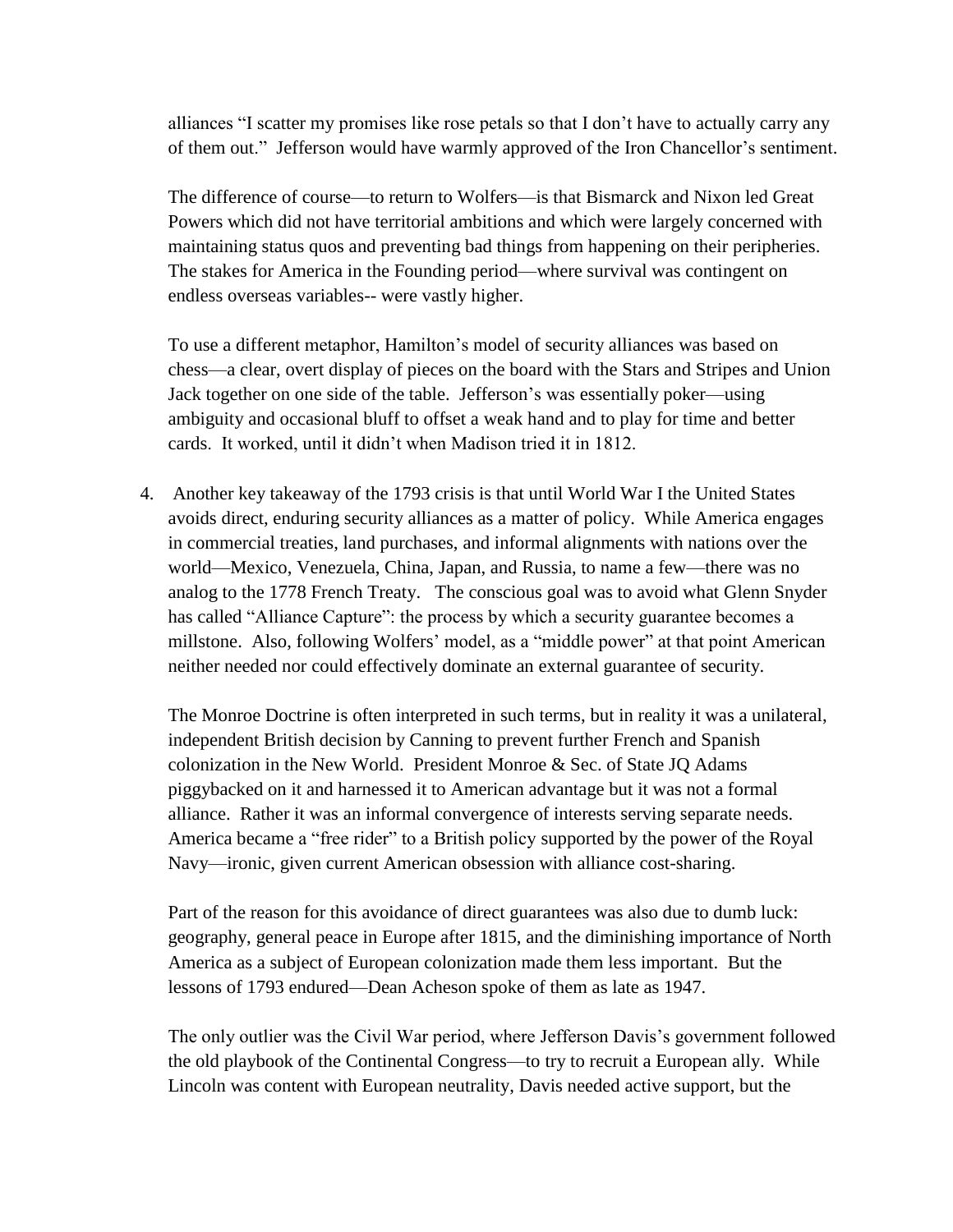Confederate effort failed where Franklin succeeded. The moral odium of slavery, combined with the diminished importance of Southern cotton and agriculture given new markets in India and Egypt, as well as the absence of a bipolar European war at the time, created too heavy a lift. Lincoln's economy and growing industry had more throwweight in Europe than Hamilton could have imagined, and despite flirtations from Napoleon III and Palmerston, the Confederacy could not seal a deal. Battlefield misfortunes after 1863 did not help, and while London and Paris had real quarrels with Union policy and the interception of their vessels and officers none were acute enough to trigger belligerency.

Another eminent student of the 1793 crisis was Woodrow Wilson, who researched the episode as part of his academic work on the Founding period. While an admirer of Jefferson, Wilson came to see the *Realpolitik* behind his strategy--and Bismarck's--as too dangerous in the modern era of industrial warfare. In his mind, sidebar security alliances created more insecurity and suspicion than order, and merely propelled arms races. Worse, the compression of time by modern communications reduced the latitude for diplomatic settlements and finesse. Jefferson had 4-6 weeks to think while dispatches went back and forth across the Atlantic. By 1919 the telegraph had cut that response time to 4-6 minutes. The very ambiguity and flexibility that Jefferson and Bismarck saw as conducive to deterrence could be misinterpreted in the heat of a crisis. These convinced Wilson that security guarantees had to be directed towards, and managed by, institutions rather than states.

The League of Nations was designed to serve this innovative concept. Collective security—all states united to preserve order itself, without a specified external enemy—could achieve what his predecessors could not: the maintenance of a permanent, existential status quo mediated by institutions and structures. Clemenceau famously said "war is too important to be left to the generals." In Wilson's view, security was too important to be left to states.

This was not an entirely new idea, of course—Metternich attempted something similar a century before. Article VI of the Vienna Treaty of 1815 mandated that all Powers must agree to negotiation before taking action destabilizing to peace—a "time out" clause-- and any state could call a conference at any time to discuss issues of mutual concern. Wilson commissioned the State Department to research this precedent in 1919 (as did the British Foreign Office), but he found Metternich's system too ad hoc. It was ultimately doomed by a lack of enforcement mechanisms, and it fell into disuse in less than a decade.

The League was designed to do what Metternich could not—institutionalize order by judicial enforcement and automatic sanctions and, if necessary and so authorized, collective military response. But its institutional and political failings are well-known and could occupy us